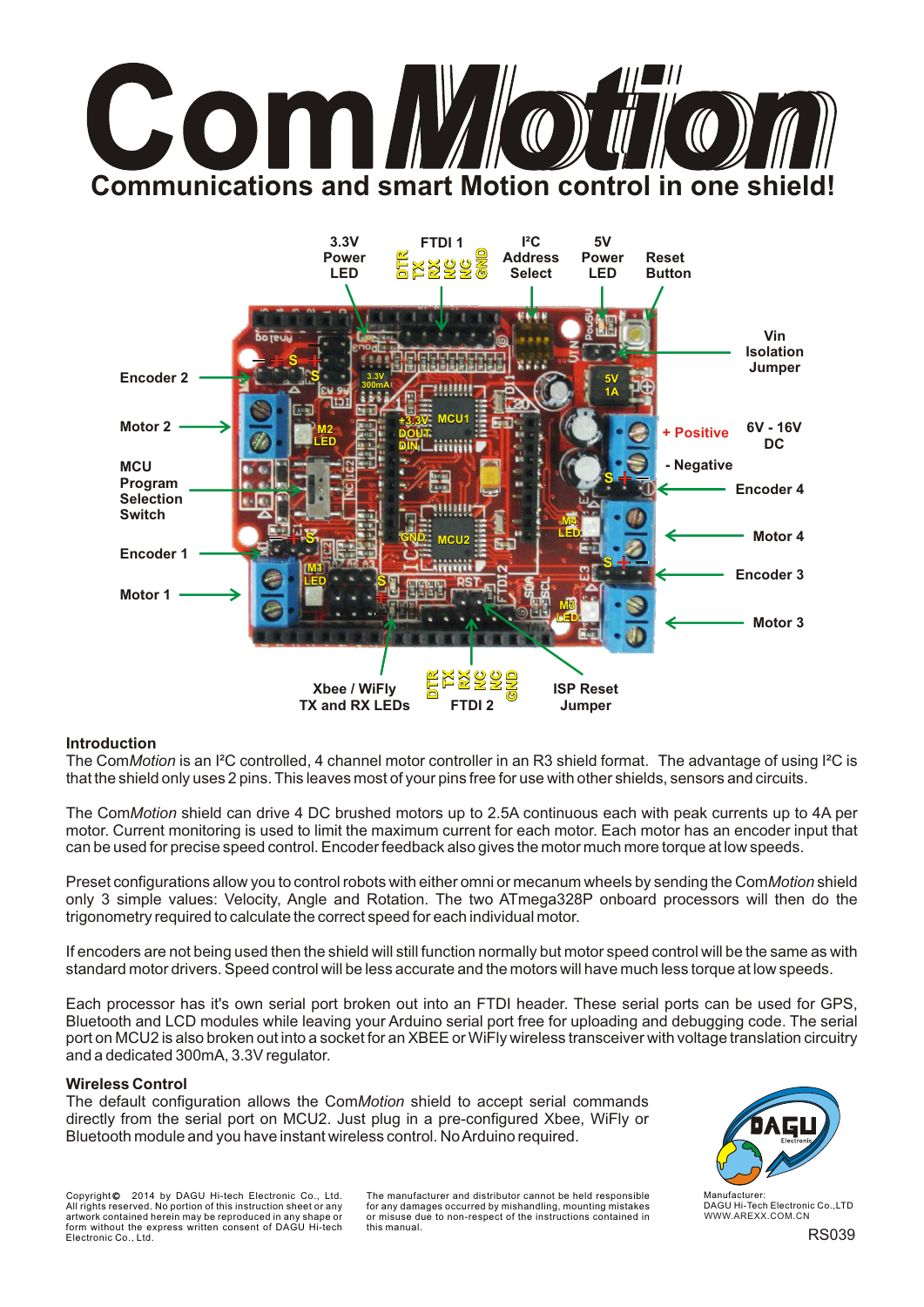## **Contents**

| $\mathbf 1$ |
|-------------|
|             |
|             |
|             |
| 3           |
| 4           |
|             |
|             |
|             |
|             |
| 6           |
| 6           |
| 6           |
| 7           |
|             |





The Com*Motion* PCB is a 4 layer, double sided PCB that packs a lot of features into one small shield.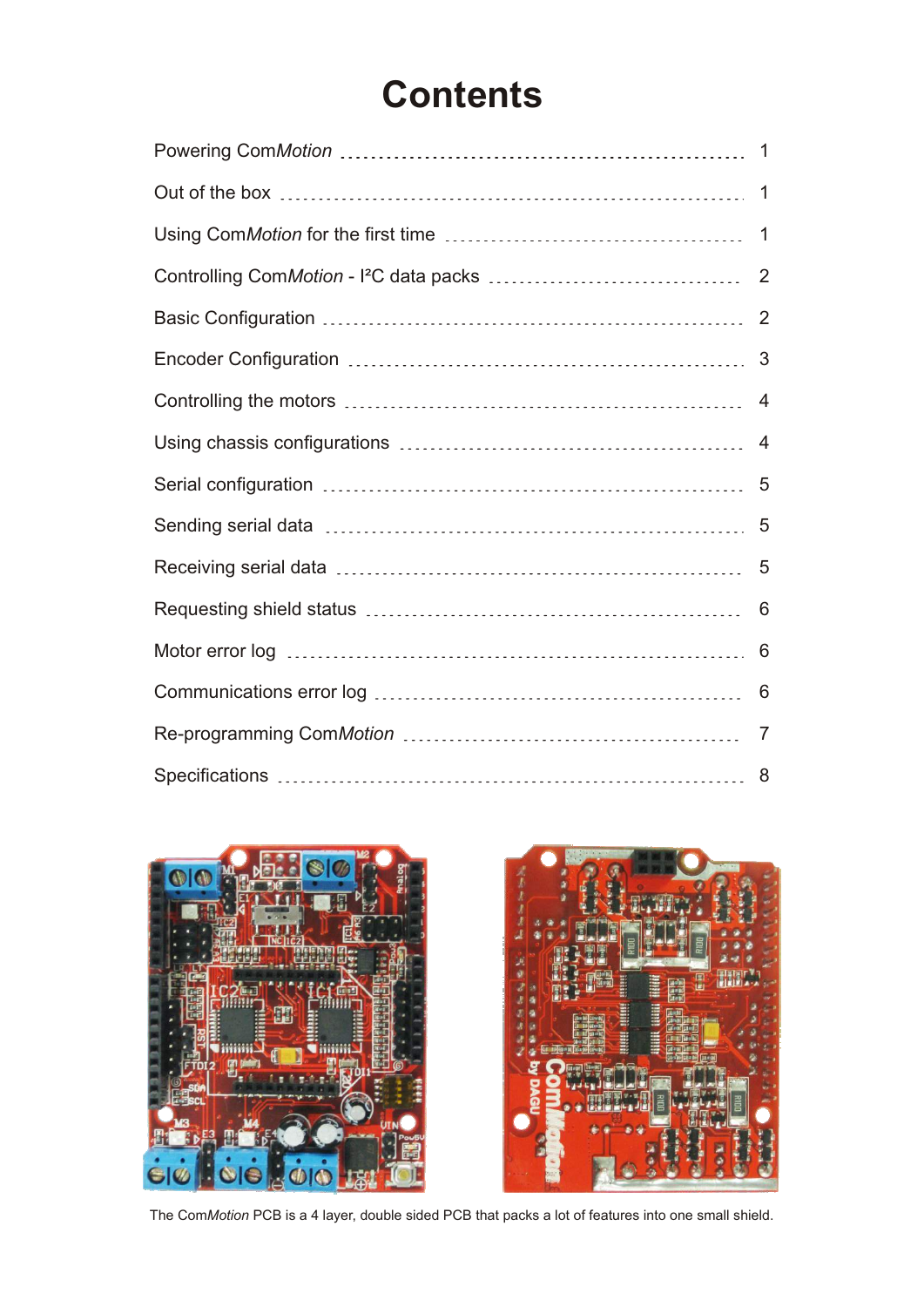#### **Powering Com***Motion*

The Com*Motion* shield can draw as much as 10Aof current with 4 motors running at 2.5Aeach so it is important to use good quality NiMh batteries or a Lithium battery pack, do not use Alkaline batteries. Arduino boards are not designed for such high currents so you should connect your battery pack or power supply straight to the Com*Motion*shield. With the Vin jumper shorted, The Arduino board will get power from the shield.

As the Com*Motion* shield can work on a wider voltage range than most Arduino boards it may be necessary to power it from a separate power supply. Remove the Vin jumper to isolate The Arduino Vin from the Com*Motion*'s power supply. You can then power the Arduino board and the Com*Motion*shield from separate battery packs or power supplies.

#### **Out of the box**

The Com*Motion*shield comes with demonstration software used in the Scamper robot kit. When you first turn it on it will play a tune if the demo mode is on or or beep a few times if it is off using all connected motors for speakers. If it has not received any data or commands from the I²C bus or a serial port by the time the tune is complete it will then run in demo mode. The demonstration program can be toggled on or off by pressing the reset button or cycling the power. Even if you are not using a Scamper robot this is a useful tool to determine if the board is functioning ok. Once the shield has received data or a command it will no longer default to demonstration mode unless you re-set the configuration to demonstration mode.

The Com*Motion* shield comes pre-programmed to work as an I²C controlled, 4 channel, *smart* motor controller. The term *smart* refers to the fact that the controller will use encoder inputs to try and maintain steady motor speeds regardless of the motors load. This allows the motors to be driven at low speeds and maintain full torque without stalling. If you are not using encoders then this feature can be disabled in the configuration. The controller will then behave like a standard motor controller.

#### **Using Com***Motion* **for the first time**

The first thing to do is determine which I²C address you want to use. Even if you plan to use serial control you should check to make sure the shields I²C addresses do not conflict with any other I²C devices you might be using as the two processors communicate with each other using the I²C bus.

The Com*Motion* shield defaults to I²C addresses 30 and 31 with all dip switches off. If this conflicts with another device on the bus then use the table below to select a new address. Although there are 2 processors on the I²C bus you only need to communicate with MCU1. The address of MCU2 is only shown here to help prevent conflict with other devices.

| <b>DECIMAL</b> | <b>DIP SWITCH</b> |                | <b>ADDRESS</b> |
|----------------|-------------------|----------------|----------------|
| <b>VALUE</b>   | <b>SETTING</b>    |                | MCU1 MCU2      |
| 0              | a a shekar        | 0              |                |
| 1              |                   | $\overline{2}$ | 3              |
| $\overline{2}$ | 1 F F             | 4              | 5              |
| 3              |                   | 6              | 7              |
| 4              |                   | 8              | 9              |
| 5              |                   | 10             | 11             |
| 6              |                   | 12             | 13             |
| 7              |                   | 14             | 15             |



| <b>DECIMAL</b> | DIP SWITCH     |      | <b>ADDRESS</b>   |
|----------------|----------------|------|------------------|
| <b>VALUE</b>   | <b>SETTING</b> | MCU1 | MCU <sub>2</sub> |
| 8              |                | 16   | 17               |
| 9              |                | 18   | 19               |
| 10             | ▛▏▙            | 20   | 21               |
| 11             | H H            | 22   | 23               |
| 12             |                | 24   | 25               |
| 13             | нь<br>U M      | 26   | 27               |
| 14             |                | 28   | 29               |
| 15             |                | 30   | 31               |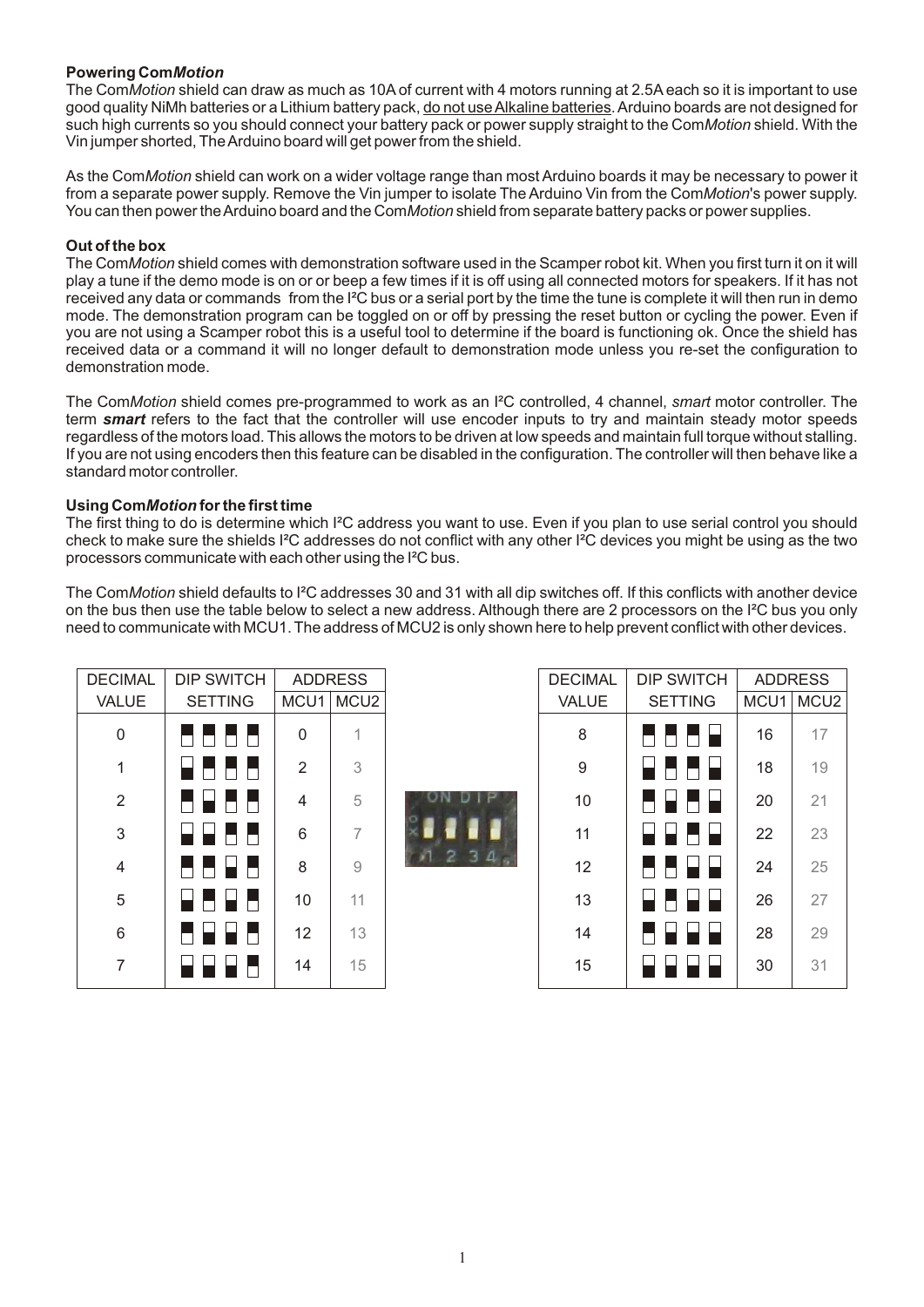#### **Controlling Com***Motion*

All commands are sent to the Com*Motion* shield using either the I²C bus or a serial port. The commands are all sent as data packets. This is actually much simpler than it sounds and once the configuration packets are sent you will mostly use command 3 to control the motor speeds.

The first byte of each data pack tells the shield what type of information is being sent. The rest of the pack is the information needed to complete that command.

Bytescan only have a value from 0 to 255 but some information will be bigger numbers called Integers. <u>Integers</u> are 16 bitnumbers and must be broken into <u>bytes</u> before we can send them. The easiest way is by using the Arduino IDE [highByte\(\)](http://arduino.cc/en/Reference/HighByte) and [lowByte\(\)](http://arduino.cc/en/Reference/LowByte) commands. Once the integers have been broken down into two bytes they can then be transmitted over the I²C bus or serial data stream.

For example, to control the speed of each motor individually you first send the number 3 which indicates the pack is a command to control the motors. You then send the desired speed of each motor from -255 to +255. Even if you are not using 4 motors you still need to send 4 speed values. Just use 0 for any unused motors.

There are only 6 commands needed for the Com*Motion*shield.

| 1. Controller Configuration | Set values such as low battery voltage, maximum motor current etc.          |
|-----------------------------|-----------------------------------------------------------------------------|
| 2. Encoder Configuration    | Set values for motor RPM, encoder resolution, reserve power and stall time. |
| 3. Motor Control            | Change the speed of the motors.                                             |
| 4. Serial Configuration     | Set baud rates for each port and select a command port for serial control.  |
| 5. Send Serial Data         | Sends data to a serial port.                                                |
| 6. Shield Status            | Returns information such as battery voltage, motor currents etc.            |

#### **Basic Configuration**

You will need to configure the Com*Motion* shield at least once to suit your application. This is done by sending a basic configuration data packet which consist of 9 bytes as listed below:

| <b>Byte</b>    | <b>Function</b>                 | <b>Short Description</b>           |                    |                                                                                  |                              |                                                                                              |
|----------------|---------------------------------|------------------------------------|--------------------|----------------------------------------------------------------------------------|------------------------------|----------------------------------------------------------------------------------------------|
| 1.             | 1=basic config.                 |                                    |                    | Specifies that the data pack is basic configuration data.                        |                              |                                                                                              |
| $\overline{2}$ | mode                            | 0=l <sup>2</sup> C or Serial input |                    | 1=demo mode                                                                      |                              |                                                                                              |
| 3              | configuration                   | $0=3x$ Omni                        | $1=4x$ Omni        | 2=Mecanum                                                                        | 3=individual                 | +16=encoders off                                                                             |
| 4              | low battery voltage             | $60 = 6.0V$                        | use 60 for 2S LiPo |                                                                                  | use 90 for 3S LiPo batteries |                                                                                              |
| 5              | max current M1                  | $255 = 2.55A$                      |                    |                                                                                  |                              |                                                                                              |
| 6              | max current M2                  | $255 = 2.55A$                      |                    |                                                                                  |                              |                                                                                              |
| 7              | max current M3                  | $255 = 2.55A$                      |                    |                                                                                  |                              |                                                                                              |
| 8              | max current M4                  | $255 = 2.55A$                      |                    |                                                                                  |                              |                                                                                              |
| 9              | $\mathsf{I}^2\mathsf{C}$ offset | $0 = no$ offset                    |                    |                                                                                  |                              | I <sup>2</sup> C address offset used to extend range of available I <sup>2</sup> C addresses |
| 10             | <sup>2</sup> C master address   |                                    |                    | 1=default value This is the address of the external I <sup>2</sup> C controller. |                              |                                                                                              |

**Byte 1:** Must always 1. This tells the shield that the data pack is basic configuration data.

**Byte 2:** Demo mode is the default. Set to 0 if you want to control the shield by I²C or Serial commands.

**Byte 3:** Select your chassis configuration or select individual motor control. Add 16 if you don't use encoders.

**Byte 4:** Default value is 60 (6V). This value is the minimum battery voltage x10. Shutdown occurs below this voltage.

**Bytes 5-8:**You can set a maximum motor current for each motor. The default is 255 which is equal to 2.55A.

**Byte 9:** If necessary you can offset the I²C address by this amount to avoid conflicts. Default value is 0.

**Byte10:** The ComMotion shield is an I<sup>2</sup>C multi-master device. If your using an external controller as an I<sup>2</sup>C master then it must be at this address to receive status reports and warnings. Default value is 1.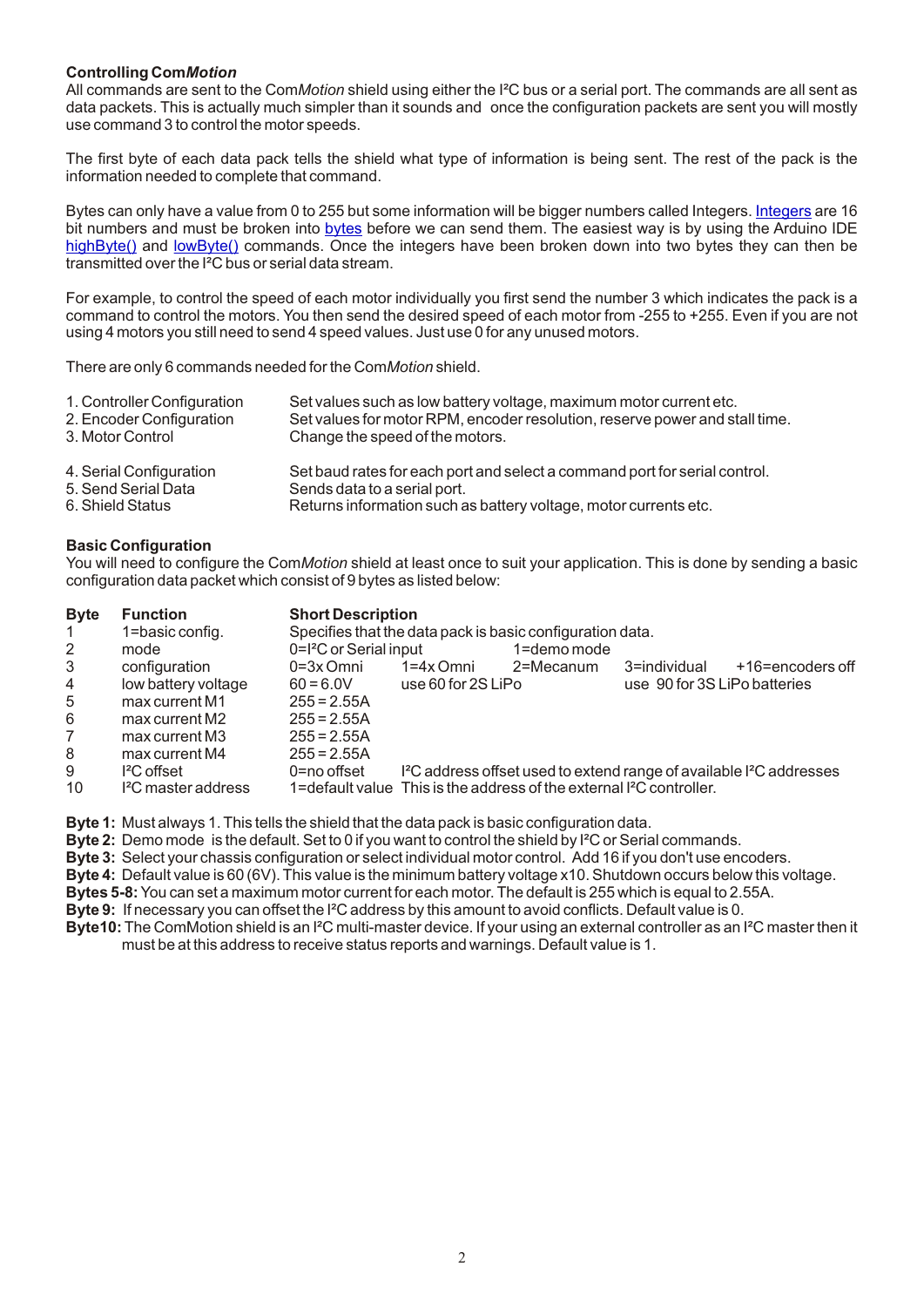#### **Encoder Configuration**

If you are not using encoders then you can ignore this command.

As the Com*Motion*uses the time between encoder state changes to determine the actual speed of the motor it needs to know the motors maximum speed and the encoder resolution to determine what is the fasted speed. When you give the controller a desired speed from -255 to + 255 the controller then coverts this number into a percentage of the fastest speed.

| <b>Byte</b>    | <b>Function</b>      | <b>Short Description</b>                                                   |
|----------------|----------------------|----------------------------------------------------------------------------|
| 1              | 2=encoder config.    | Specifies that the data pack is encoder configuration data                 |
| $\overline{2}$ | maximum RPM          | Motor RPM at the motors rated voltage (high byte)                          |
| 3              | maximum RPM          | Motor RPM at the motors rated voltage (low byte)                           |
| 4              | encoder res. x100    | 800=8 state changes per motor revolution (high byte)                       |
| 5              | encoder res. x100    | 800=8 state changes per motor revolution (low byte)                        |
| 6              | reserve power %      | $50 = 50\%$                                                                |
| $\overline{7}$ | max stall time in mS | 1-255mS. A value of 0 is invalid and will automatically be changed to a 1. |

**Byte 1:** Must always be 2. This tells the shield that the data pack is encoder configuration data.

- **Byte 2&3:**This is the maximum speed of the motors under load at the rated voltage.
- **Byte 4&5:**This is the encoder resolution x100. For example 225=2¼ state changes per motor revolution.
- Not to be confused with encoder resolution per wheel revolution which depends on the gearbox ratio.
- **Byte 6:** Reserve power as a percentage from 0% 50%. Default is 10%.
- **Byte 7:** Default is 10mS but some experimentation will be required depending on the application.

The default encoder configuration is set for a motor with a maximum speed of 13,500 RPM and an encoder with a resolution of 8 state chenges per motor revolution. This suits the Scamper robot kit however for a Rover 5 chassis the speed should be set to 8,500 RPM and the encoder resolution set to 2 state changes per revolution. Incorrect values will either prevent the motors from reaching their maximum speed or else acheiving their maximum speed at less than 100%.

To ensure that the motors can acheive the desired speed it is recommended to keep some power in reserve to allow for changing loads. This ensures that even at full speed the robot can still travel in a straight line or the desired angle. If the reserve is too small then the motors speeds will loose accuracy at high speeds under load. If the reserve is too low then the robot will not move as fast as possible. Typically 10-15% should be enough but it will depend on the weight of the robot, friction in the wheels and the terrain. Some experimentation may be required.

The maximum stall time is used by the controller to determine if the motor is just running very slow or has actually stalled. Larger values may make slower speeds possible but will also slow the controllers response time. Low resolution encoders will need longer stall times. Some experimentation will be required.

For the Scamper robot kit which has 13,500 RPM motors and an encoder resolution of 8 state changes per motor revolution a maximum stall time of 10-15mS works well.

For the Rover 5 robot chassis which has 8,500 RPM motors and an encoder resolution of 2 state changes per revolution (using only 1 of the 2 encoder outputs) a maximum stall time of 25-50mS works better.

DAGU kits use an 8 pole magnet and hall effect sensors however the Com*Motion*shield will work with any encoder that generates a digital output. High resolutions are required for a good range of speed control.

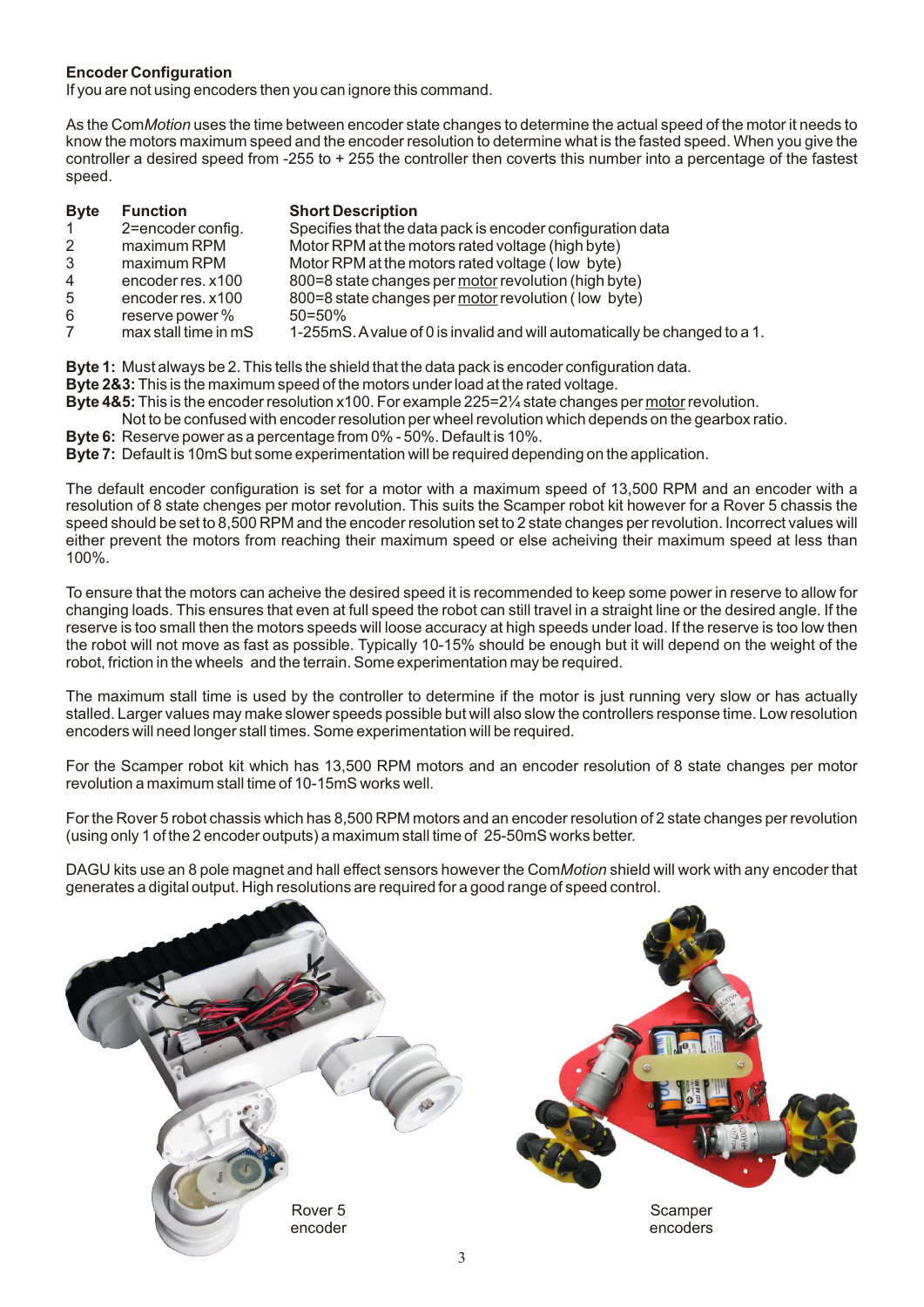#### **Controlling the Motors**

Once the shield has been configured we can control the motors with a Motor Control data packet. This is the data packet you will use the most. If you set the chassis configuration to 3x Omni wheels, 4x Omni wheels or Mecanum wheels then the controller will automatically do the trigonometry required to calculate the individual motor speeds. This allows you to control a robot chassis with just 3 integers.

- 
- Velocity: The desired speed from -255 to +255. Positive values are forward, negative values are reverse.<br>• Angle: 0° is forward, 90° is to the right, 180° is backward, 270° is left. Negative values reverse angle. Angle: 0° is forward, 90º is to the right, 180° is backward, 270° is left. Negative values reverse angle.
- Rotation: Values from -255 to +255. Positive values rotate clockwise.

If you set the configuration for Individual motor control then you only need to send 4 numbers, the speed of each motor from -255 to +255. Positive values run the motor forwards and negative values run the motor in reverse.

| <b>Byte</b>                | <b>Function</b>                                                                                                                                                                                        | <b>Description</b>                                                                                                                                                                                   |
|----------------------------|--------------------------------------------------------------------------------------------------------------------------------------------------------------------------------------------------------|------------------------------------------------------------------------------------------------------------------------------------------------------------------------------------------------------|
|                            | 3=motor control                                                                                                                                                                                        | Specifies that the data pack is motor control data                                                                                                                                                   |
| 3<br>4<br>5<br>6<br>8<br>9 | Omni and mecanum wheels<br>velocity high byte<br>velocity low byte<br>angle high byte<br>angle low byte<br>rotation high byte<br>rotation low byte<br>not required - ignored<br>not required - ignored | Individual motor control<br>M1 speed high byte<br>M1 speed low byte<br>M2 speed high byte<br>M2 speed low byte<br>M3 speed high byte<br>M3 speed low byte<br>M4 speed high byte<br>M4 speed low byte |
|                            |                                                                                                                                                                                                        |                                                                                                                                                                                                      |

**Byte 1:** must always be 3. This tells the shield that data pack is motor control data.

As <u>integers</u> are 16 bit numbers they must be broken into <u>bytes</u> using the Arduino IDE <u>highByte()</u> and <u>lowByte(</u>) commands.They can then be transmitted over the I²C bus or serial data stream.

#### **Using chassis configurations**

The Com*Motion* shield has 3 configurations programmed into it. When one of these configurations is selected then the shield will calculate the speed and direction of each motor for you based on three integers, velocity, angle and rotation.

When using any of these 3 pre-programmed configurations, the motors are always numbered in a clockwise direction as shown in the diagrams on the right. Match the motor numbers with the motor outputs on the shield.

No matter which configuration you choose, test that the wiring is correct by trying to rotate. If a motor spins in the wrong direction then swap it's wires around at the screw terminals.

If you are using mecanum wheels then make sure they are orientated the same way as shown in the diagram.

#### **Offsetting omni wheels**

You will notice in the diagrams that the omni wheels on the triangular chassis are centered but on the square chassis the wheels are off-center.

This is because with omni wheels it does not matter if they are centered or not. Only the angles matter. Sometimes offsetting your wheels allows you to make a smaller chassis because it allows more efficient spacing of the motors.

#### **Other configurations**

If your chassis does not match one of these configurations then configure the shield for individual motor control. Your software can then control the motors in a way that suits your chassis.



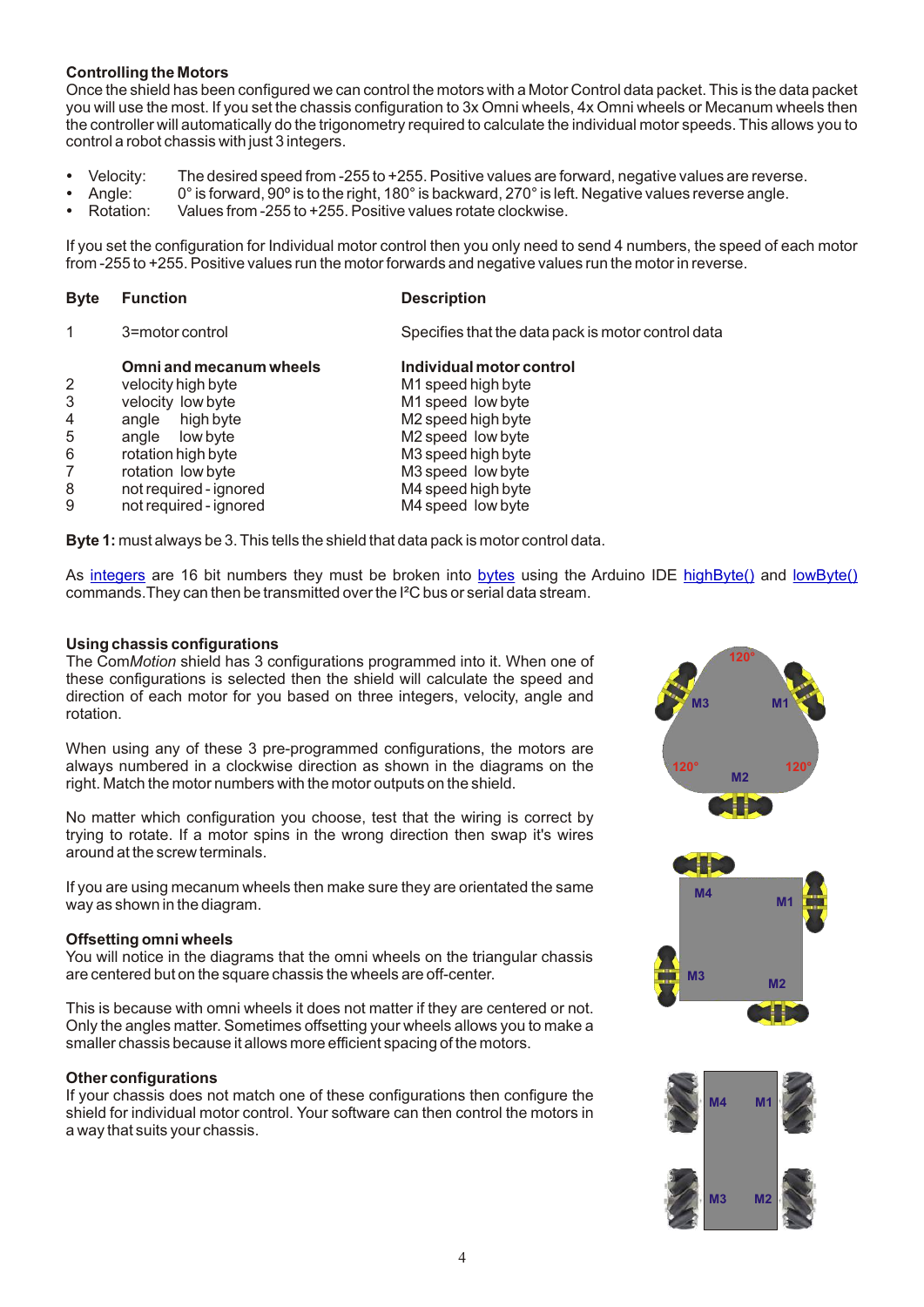#### **Serial Configuration**

This data pack allows you to set the baud rate for the serial ports on MCU1 and MCU2 and specify if the Com*Motion* shield should accept commands directly from a serial port or simply pass the data to the I²C master for processing. The default baud rate for each serial port is 9600.

For the rest of this manual, port 1 refers to the serial port on MCU1 and port 2 refers to the serial port on MCU2.

| <b>Byte</b>           | <b>Function</b>                                                                                                  | <b>Description</b>                                                                                                                                                                                                                                                                                                                                                                                                                  |
|-----------------------|------------------------------------------------------------------------------------------------------------------|-------------------------------------------------------------------------------------------------------------------------------------------------------------------------------------------------------------------------------------------------------------------------------------------------------------------------------------------------------------------------------------------------------------------------------------|
| 1<br>2<br>3<br>4<br>5 | 4=serial configuration<br>buad rate high byte<br>baud rate low byte<br>buad rate high byte<br>baud rate low byte | specifies that data pack is serial configuration data<br>set the baud rate for port 1.<br>set the baud rate for port 1.<br>set the baud rate for port 2.<br>set the baud rate for port 2.                                                                                                                                                                                                                                           |
| 6                     | serial mode (default 4)                                                                                          | 0=pass all serial data to l <sup>2</sup> C master for processing.<br>1=accept control data packs from port 1 - pass all data to I <sup>2</sup> C master for processing.<br>2=accept control data packs from port 2 - pass all data to I <sup>2</sup> C master for processing.<br>3=accept control data packs from port 1 - pass all data back to port 1.<br>4=accept control data packs from port 2 - pass all data back to port 2. |

In modes 0,1 and 2, data from serial ports 1 and 2 will be sent to the I<sup>2</sup>C bus. To indicate where the data came from each serial data pack will start with an ID header #SP1 or #SP2.

The Com*Motion* shield will accept commands from the serial port on MCU2 and send back all data to the serial port on MCU2 by default (mode 4). This means that if you install a Bluetooth, Xbee or WiFly module then the Com*Motion*shield can be controlled wirelessly without an Arduino or any other external processor and all serial data received from the serial port on MCU1 can be sent back through the serial port on MCU2.

In the example below, a pre-configured Xbee module is plugged into the Com*Motion* shield and a GPS module is connected to port 1. All data received from the GPS module will automatically be transmitted back through the Xbee module on port 2.



#### **Send Serial Data**

This data pack is used to send data to a serial port. The maximum data limit per pack is 30 bytes due to the I<sup>2</sup>C buffer. If you need to send more than 30 bytes of serial data then you must send multiple serial data packs. To prevent buffer overflows when sending multiple data packs it may be necessary to limit data pack size and send more, smaller packs. This will slow the transmission rate slightly allowing the buffer to clear between packs.

| <b>Byte Function</b> |  | <b>Description</b> |
|----------------------|--|--------------------|
|                      |  | .                  |

| 0 | 5=serial data      |            | specifies that the data pack is serial data |             |
|---|--------------------|------------|---------------------------------------------|-------------|
|   | select serial port | 0=previous | 1=MCU1 port                                 | 2=MCU2 port |

- 2-31 serial data of any length up to 30 bytes
- **Byte 0:** must always be 5 to tell the Com*Motion*shield that you want to send serial data.
- **Byte 1:** selects which serial port to send the data to.
	- The rest of the data pack is the data to be sent.

#### **Receiving Serial Data**

As mentioned in Serial Configuration, all serial data received from either serial port will be directed as determined by the serial mode. If for example the Com*Motion* shield has a serial LCD display on serial port 1 and a GPS module on serial port 2 then set the mode to 0. The Arduino will then receive all data from the GPS module through the I<sup>2</sup>C bus and can then display the data by sending it to port 1.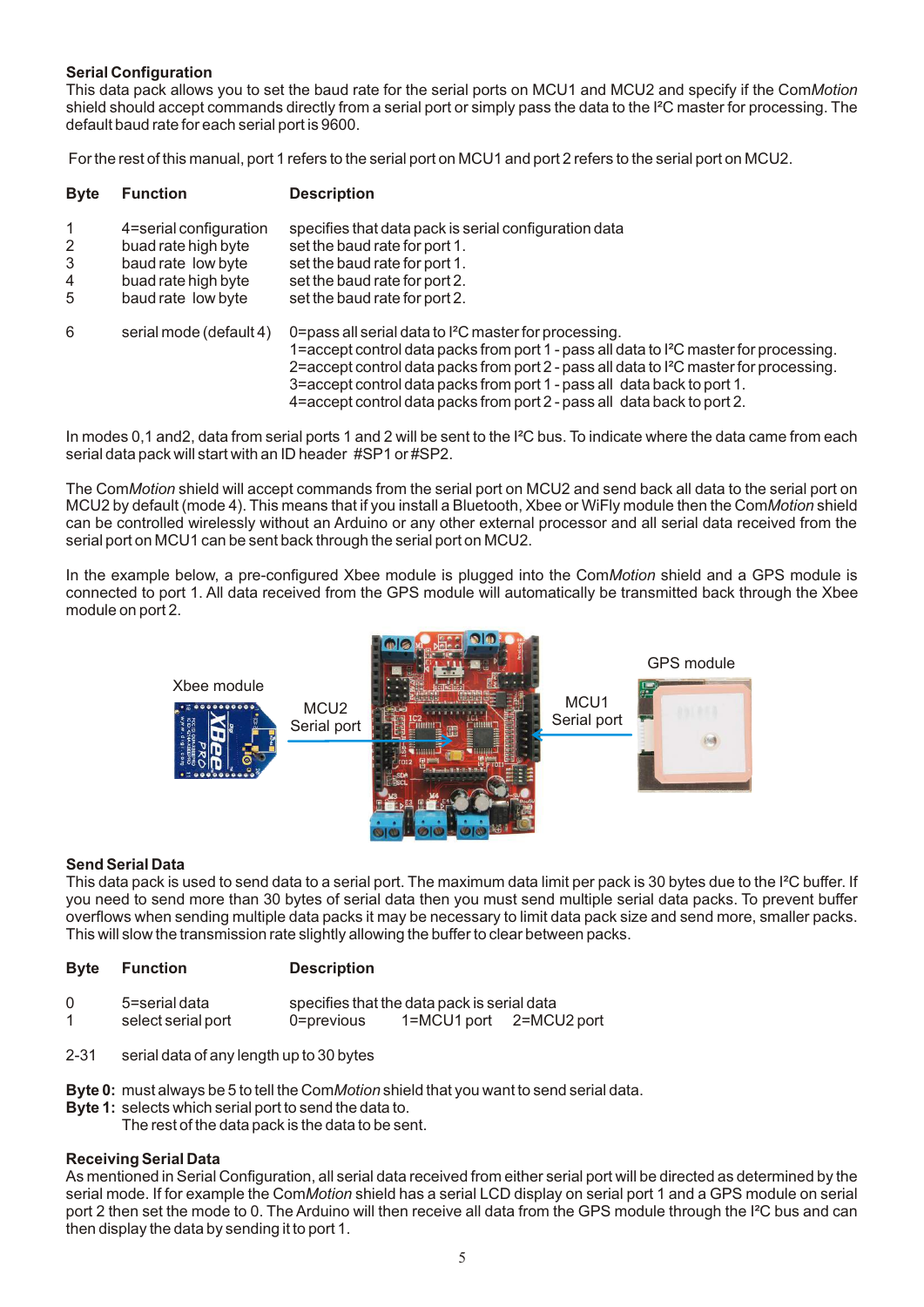#### **Requesting Shield Status**

The Com*Motion* shield can give you information you may find useful in your programs. By requesting status data from the shield you can read the battery voltage and how much current each motor is drawing. You can read analog sensors connected to the spare analog inputs. If you use encoders then you can read the counts of each encoder to measure distance. You can even request error information from the shield such as which motors had stalled.

#### **Byte Function Description**

- 1 6=Status request Specifies that the data pack is a status request
	- Each bit is a seperate request allowing any combination of status information.

**Byte 1:** must always be 6. This tells the shield that the data pack is a status request

**Byte 2:** each bit is a different request as listed below. You can request any combination of status reports.

The status reports will be sent in order from bit 0 to bit 7. For example, if bits 3 & 4 are high (8+16) then 6 bytes will be returned for the analog inputs on MCU1 followed by 6 bytes which are the analog inputs from MCU2.

- **Bit 0:** Returns 8 bytes, the encoder count from each motor high byte first.<br>**Bit 1:** Resets all encoder counters. If bit 0 is high then the counters will be
- **Bit 1:** Resets all encoder counters. If bit 0 is high then the counters will be read before being reset.<br>**Bit 2:** Returns 8 bytes, the current draw of each motor high byte first.
- **Bit 2:** Returns 8 bytes, the current draw of each motor high byte first.<br>**Bit 3:** Returns 6 bytes, the analog inputs A3, A6 and A7 from MCU1.
- **Bit 3:** Returns 6 bytes, the analog inputs A3, A6 and A7 from MCU1, high byte first. A7 is battery voltage. <sup>†</sup><br>**Bit 4:** Returns 6 bytes. the analog inputs A3, A6 and A7 from MCU2, high byte first.
- **Bit 4:** Returns 6 bytes, the analog inputs A3, A6 and A7 from MCU2, high byte first.<br>**Bit 5:** Returns 1 byte, the error log for the motors.
- **Bit 5:** Returns 1 byte, the error log for the motors.<br>**Bit 6:** Returns 1 byte, the error log for communica
- **Bit 6:** Returns 1 byte, the error log for communications.<br>**Bit 7:** Clears the error logs If bit 5 or 6 are high then thos
- **Bit 7:** Clears the error logs. If bit 5 or 6 are high then those error logs will be read first.

 $^{\dagger}$ Battery voltage = MCU1analog input A7  $*$  30 / 185. Aresult of 84 = 8.4V

#### **Motor Error Log**

When you request the motor error log you will receive a single byte. A value of 0 indicates no errors. Each bit indicates a different error.

- **Bit 0:** Ahigh value indicates that motor 1 is drawing the maximum current as set in the shield configuration data.
- **Bit 1:** Ahigh value indicates that motor 2 is drawing the maximum current as set in the shield configuration data.
- **Bit 2:** Ahigh value indicates that motor 3 is drawing the maximum current as set in the shield configuration data.
- **Bit 3:** Ahigh value indicates that motor 4 is drawing the maximum current as set in the shield configuration data.
- **Bit 4:** Ahigh value indicates that motor 1 drew excessive current and caused a shutdown to occur.<br>**Bit 5:** A high value indicates that motor 2 drew excessive current and caused a shutdown to occur.
- **Bit 5:** A high value indicates that motor 2 drew excessive current and caused a shutdown to occur.<br>**Bit 6:** A high value indicates that motor 3 drew excessive current and caused a shutdown to occur.
- **Bit 6:** A high value indicates that motor 3 drew excessive current and caused a shutdown to occur.<br>**Bit 7:** A high value indicates that motor 4 drew excessive current and caused a shutdown to occur.
- **Bit 7:** Ahigh value indicates that motor 4 drew excessive current and caused a shutdown to occur.

Normally if the current draw of a motor reaches the limit set in the configuration data then the PWM value to that motor will be reduced to limit the current to the maximum value. If the motor current exceeds a safe level for the shield then the shield will shutdown in an attempt to prevent damage.

In the event of a short circuit, some batteries can deliver very high currents and the shield may not be able to shutdown quick enough. If you are using Lithium batteries then a 2.5A, **fast blow** fuse should be wired in series with each motor as an added level of protection against short circuits.

#### **Communications Error Log**

When you request the communications error log you will receive a single byte. Avalue of 0 indicates no errors. Each bit indicates a different error.

- **Bit 0:** Ahigh value indicates an I²C buffer overflow.
- **Bit 1:** Ahigh value indicates serial port 1 buffer overflowed.
- **Bit 2:** A high value indicates serial port 2 buffer overflowed.<br>**Bit 3:** reserved for future software updates.
- **Bit 3:** reserved for future software updates.<br>**Bit 4:** reserved for future software updates.
- **Bit 4:** reserved for future software updates.<br>**Bit 5:** reserved for future software updates.
- **Bit 5:** reserved for future software updates.<br>**Bit 6:** reserved for future software updates.
- **Bit 6:** reserved for future software updates.
- **Bit 7:** reserved for future software updates.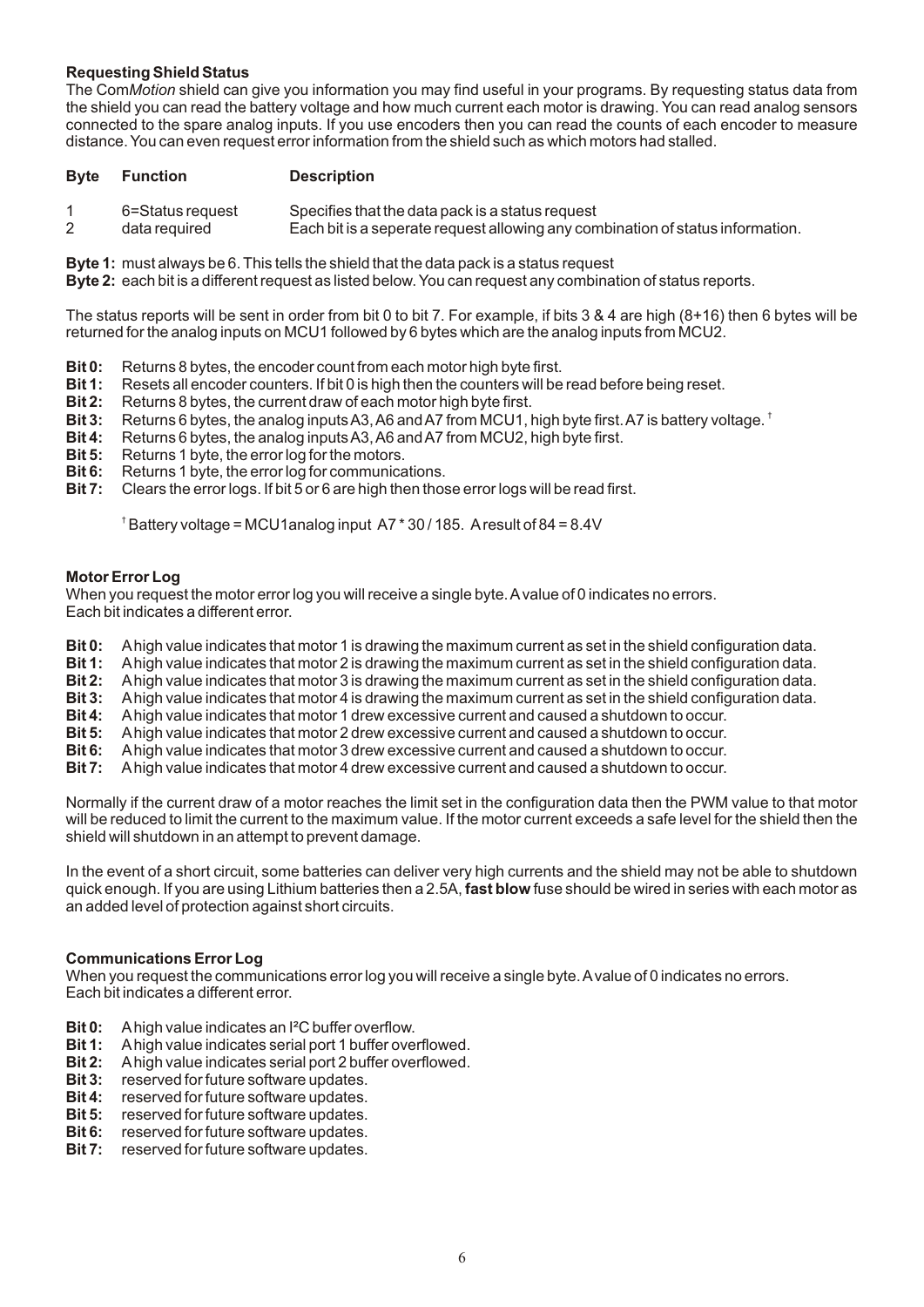#### **Re-programming Com***Motion*

On rare occasions the flash memory can get corrupted during a brown out. If this does happen then the Com*Motion* code can be easily restored using the ArduinoISPexample code that is included with the Arduino IDE.

Install the ArduinoISP example code into an Arduino board and then plug in the Com*Motion* shield. In the Tools menu, set the board type as UNO and select "Arduino as ISP" as your programmer.

| Edit Sketch Tools Help<br>File |                          |                                | File Edit Sketch Tools Help |                                                                    |   |                                    |
|--------------------------------|--------------------------|--------------------------------|-----------------------------|--------------------------------------------------------------------|---|------------------------------------|
| New<br>Open<br>Sketchbook      | $Ctrl + N$<br>$Ctrl + O$ |                                | sketch_sep13                | Auto Format<br>$Ctrl+T$<br>Archive Sketch<br>Fix Encoding & Reload |   |                                    |
| Examples                       |                          | 01.Basics<br>r                 |                             | Serial Monitor<br>Ctrl+Shift+M                                     |   |                                    |
| Close                          | $Ctrl + W$               | 02.Digital<br>k                |                             | ArduBlock                                                          |   |                                    |
| Save                           | $Ctrl + S$               | 03.Analog                      |                             |                                                                    |   |                                    |
| Save As                        | Ctrl+Shift+S             | 04.Communication $\rightarrow$ |                             | Board                                                              | ٠ |                                    |
| Upload                         | $Ctrl + U$               | 05.Control<br>٠                |                             | Serial Port                                                        |   |                                    |
| Upload Using Programmer        | Ctrl+Shift+U             | 06.Sensors<br>k                |                             | Programmer                                                         |   | AVR ISP                            |
| Page Setup                     | Ctrl+Shift+P             | 07.Display<br>Þ                |                             | Burn Bootloader                                                    |   | AVRISP mklI                        |
| Print                          | $Ctrl + P$               | 08.Strings<br>۰<br>09.USB<br>٠ |                             |                                                                    |   | <b>USBtinyISP</b><br><b>USBasp</b> |
| Preferences                    | Ctrl+Comma               | 10.StarterKit<br>b             |                             |                                                                    |   | Parallel Programmer                |
| Quit                           | $Ctrl + Q$               | ArduinoISP,<br>hì              |                             |                                                                    | ۰ | Arduino as ISP                     |

Short the jumper RST on the Com*Motion* shield. This will connect D10 of the Arduino board to the Com*Motion* shields reset circuit. Now use the MCU selection switch to select which processor to reprogram. Load the Com*Motion*code and use the "Upload Using Programmer" option to upload the code.



The same code should be uploaded to both processors so upload to MCU1 first and then again to MCU2. Once the code has been uploaded to both processors then put the switch to the **center position** to isolate the ISPheader and open the jumper RST.

In extreme cases the fuses may also need to be reset. This is done by burning the bootloader to each processor first.The bootloader will be overwritten when we upload the code but this is the easiest way to ensure the fuse settings are correct. Once the bootloader has been loaded into both processors, upload the code again.

#### **Modifying the code**

Only experienced programmers should attempt to modify the code. If you intend to modify the code then you should understand that the code is time sensitive. You cannot use functions such as delay() or delayMicroseconds() as this will prevent the motor speed control code from working correctly. You should make sure your code works on both processors using the variable "byte mcu;" to determine which mcu it is running on. Use the program tab [IOpins.h] as your wiring diagram.